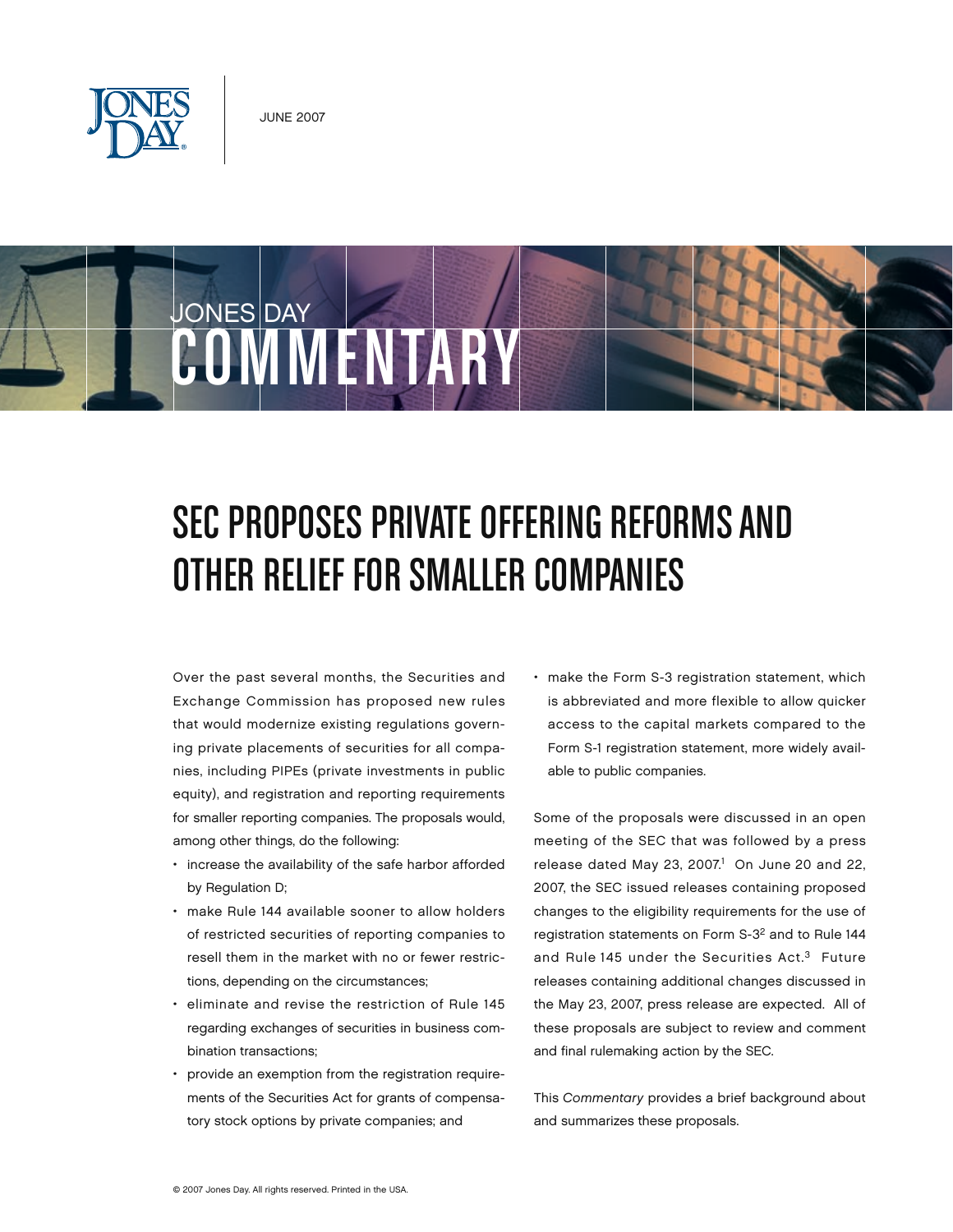## **BACKGROUND**

We believe that the proposed new rules are largely a response by the SEC to the following:

Private Offering Reforms Generally. The proposals generally reflect several reforms that have been discussed for the past several years among the SEC, investors, and practitioners. Several of these proposals were contained in prior proposed rule changes by the SEC and were the subject of a 2007 American Bar Association letter to the SEC.<sup>4</sup> Although not as far-ranging as the SEC's 2006 securities offering reforms relating to public offerings, the new proposals are an attempt to modernize the private offering process in several important respects.

Rule 415 Controversy. Recently, there has been a lack of clarity about the SEC's position regarding the availability of shelf registration statements for companies that seek to register the resale of a large amount of equity or equity-linked securities that were initially sold in a private placement. In many private placements, such as PIPEs, the issuer will usually enter into a registration rights agreement with its investors that requires the issuer to file and have declared effective by the SEC a resale shelf registration statement and, using that registration statement, to provide the investors with the ability to freely resell the securities initially purchased in the private offering on a delayed basis under Rule 415 of the Securities Act. In the recent past, the SEC has taken the position that such a registration statement may not be declared effective unless, based on all the facts and circumstances, the issuer would be eligible to use a Form S-35 for a primary offering (that is, securities offered by a company for its own account). The SEC's position appears to be that such a purported secondary offering (secondary because it is being done to allow security holders to sell their securities) really constitutes a disguised primary offering. Because resale registration statements in this situation contemplate investors selling securities over time at potentially different prices, the SEC has taken the position that such an offering is a continuous one and, as such, is only permissible pursuant to Rule 415. Rule 415 is only available to issuers that are eligible to use Form S-3 for a primary offering.

The SEC's Rule 415 position has caused several unexpected disruptions in the market.

- Many issuers have incurred substantial liquidated damages for having failed to have the resale registration statement declared effective on a timely basis as required by their registration rights agreements because they are ineligible to use a Form S-3 since their float is less than the \$75 million required by Form S-3 for such transactions.
- The lack of clarity about this position has caused many companies to either restructure or avoid private placements because of the regulatory uncertainty.
- As a result of the above, many of the investors in these transactions have had to continue to own restricted securities longer than expected because of the unavailability of the shelf registration statement and have had to wait one year to avail themselves of Rule 144 to resell such securities without restriction.

Given the size and significance of the private placement and PIPEs market $6$  and the controversy that has ensued regarding this issue, we believe that several of the proposals are aimed, in part, at easing the regulations relating to Form S-3 eligibility and widening the availability of Rule 144.

Easing the Registration and Disclosure Burden on Smaller Companies. Smaller companies, practitioners and the media have been commenting on, and the SEC has been investigating, the burdens the federal securities laws and the Sarbanes-Oxley Act of 2002 place on smaller businesses.<sup>7</sup> The 2006 final report of the SEC's Advisory Committee on Smaller Public Companies contains several recommendations that are contained in the new proposals.

## Private Offering Reforms

The proposed new rules would expand the ability to effect private placements under Regulation D of the Securities Act and would liberalize the use of Rule 144 for resales of restricted securities.

Regulation D. Regulation D provides a safe harbor from the registration requirements of the Securities Act by allowing the offer and sale of securities on a private placement basis. To qualify for a Regulation D offering, the issuer must satisfy several conditions: Offers must be limited to defined categories of sophisticated investors; the issuer must not have completed or be completing another private placement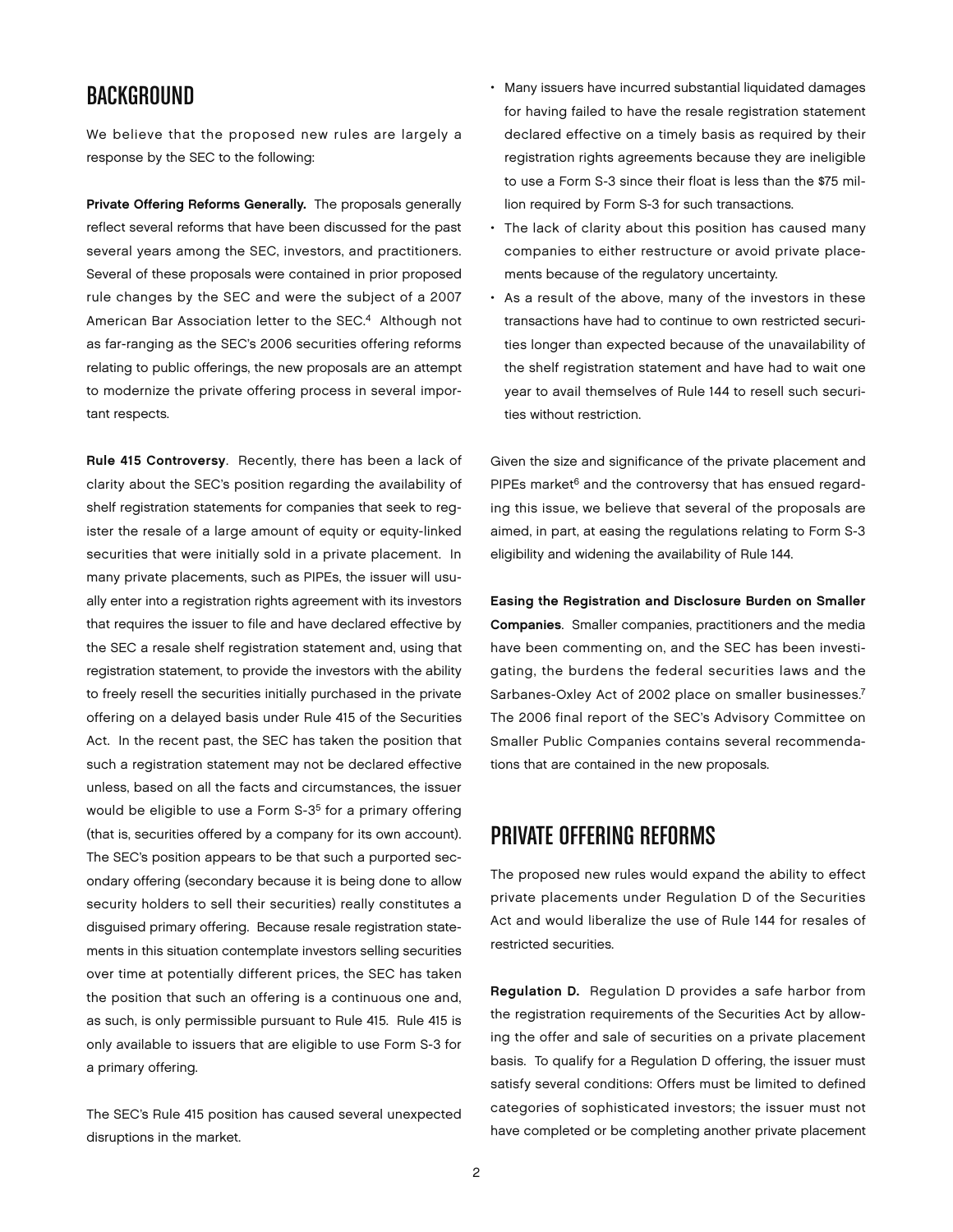that would be integrated with the offering in question either six months before or after the offering; and the issuer must not be engaged in any form of general solicitation or general advertising. Regulation D provides the legal basis under the federal securities laws, in addition to Section 4(2) of the Securities Act, upon which most PIPEs and traditional private placements are structured.

*The Proposals*. The most significant impact of the proposals would be to expand the availability of the Regulation D safe harbor to more investors, permit limited advertising, and reduce the length of the integration safe harbor.

- *Increasing the Availability of the Safe Harbor*. The proposals would expand the definition of an "accredited investor" by adding an investments-owned standard to the current total assets and net worth elements of the definition. The addition of the investments-owned standard would increase the number of investors that could participate in an offering pursuant to the Regulation D safe harbor. The SEC staff has indicated that, in order to meet the investments-owned standard, an individual would need to own \$750,000 and an institution would need to own \$5 million of investments. The proposals would also provide for adjustments to the definition of "accredited investor" in Regulation D to account for inflation. The first adjustment for inflation would occur in five years.
- *Permitting Limited Advertising*. Currently, the offer and sale of securities made pursuant to the Regulation D safe harbor may not involve any sort of general solicitation or advertising. The proposals would establish an exemption in new Rule 507 of Regulation D for sales of securities to a new category of qualified purchasers with respect to which the issuer could engage in limited advertising, such as tombstone advertisements, without being considered a general solicitation or advertisement.
- *Reducing the Integration Safe Harbor.* Currently, Regulation D states that offerings that occur more than six months apart will not be integrated. The proposals would shorten that period to 90 days.

In addition, the proposals would also:

• apply the disqualification provisions by which "bad actors" are not permitted to participate in Regulation D offerings, which is currently limited to offerings under \$5 million, to all offerings under Regulation D; and

• update, simplify, and require the electronic filing of information required by Form D, which is the form required to be filed with the SEC in connection with completed Regulation D offerings.

Rule 144. Rule 144 provides a safe harbor from the registration requirements of the Securities Act for limited public resales of restricted securities and allows the person reselling these securities to avoid being deemed an underwriter for Securities Act purposes. Rule 144 is used primarily for resales of securities acquired in a private placement from the issuer, an affiliate of the issuer, or through a chain of transactions through which the securities were originally sold by the issuer or the affiliate, as a result of which the securities would normally be restricted and not freely transferable. To qualify for a Rule 144 resale, several conditions must be satisfied: There must be adequate current information about the issuer on file with the SEC; the seller must have held the securities for a specified period of time (depending on its status as an affiliate or a nonaffiliate of the issuer) to ensure that that person has assumed the economic risk of investment for some time; and the seller must, depending on the circumstances, comply with the additional limitations of volume, manner of sale, and Form 144 filing requirements. Currently, resales of restricted securities by nonaffiliates may be made subject to the additional limitations after a one-year holding period and on an unlimited basis after a two-year holding period, and resales of restricted securities by affiliates may be made subject to the additional limitations after a one-year holding period.

*The Proposals*. The proposals would:

- shorten the holding period for both affiliates and nonaffiliates for restricted securities of reporting companies to six months, subject to complying with the other conditions of Rule 144 when applicable—with the following additional provisions:
	- resales by nonaffiliates would be subject only to the current public information requirement between the end of the six-month holding period and one year after the acquisition date of the securities;
	- resales by nonaffiliates after a one-year holding period would not be subject to any other limitations or requirements;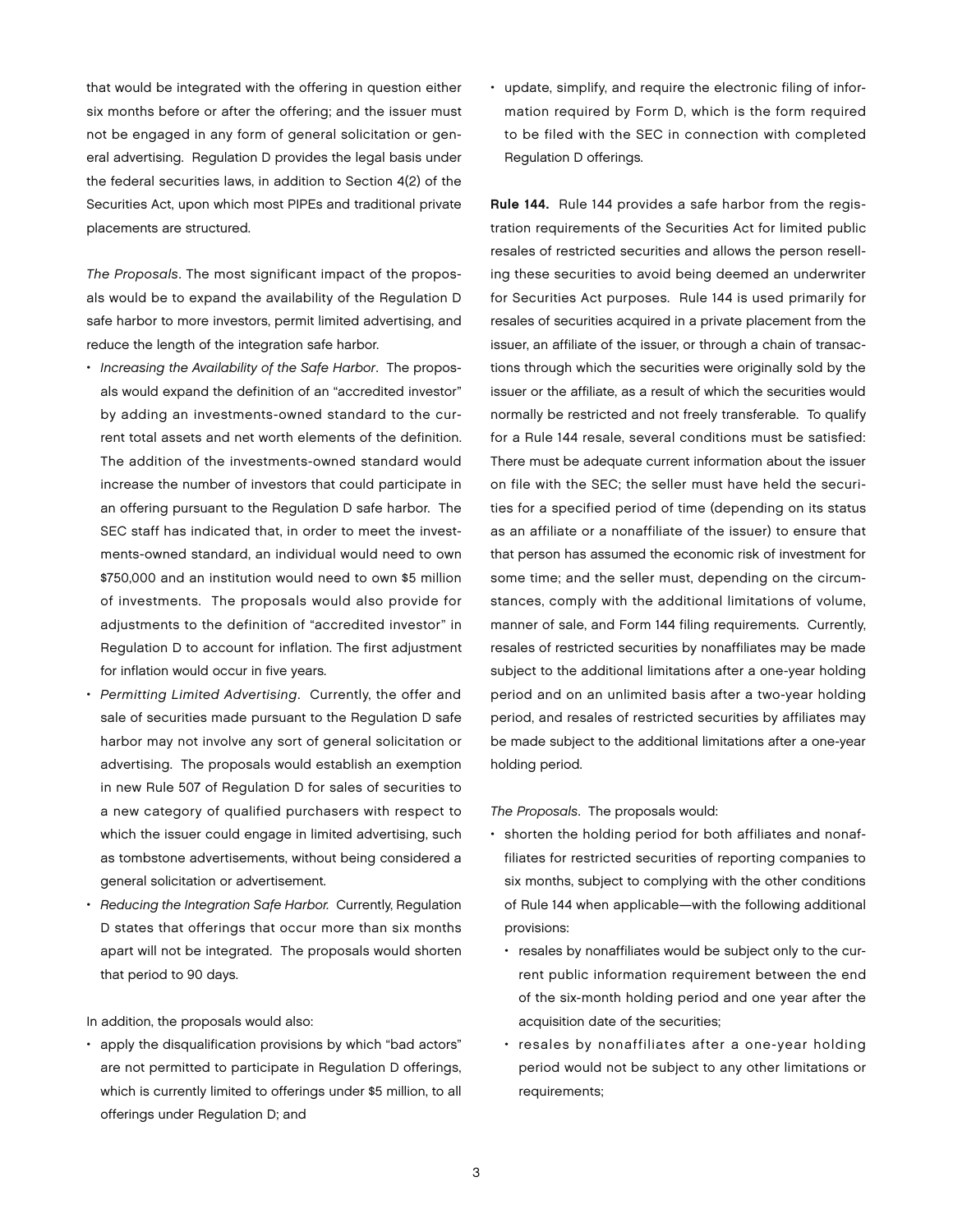- to qualify for nonaffiliate status, the person cannot have been an affiliate during the three months prior to the resale; and
- resales by affiliates after the six-month period would be subject to the additional limitations.
- keep the holding period for restricted securities of nonreporting companies at one year for both affiliates and nonaffiliates, although nonaffiliates would be subject to no other condition after meeting the one-year holding period;
- include a provision that would toll the six-month holding period referred to above while the security holder is engaged in certain hedging transactions (such as short positions or put equivalent positions), although under no circumstance would the holding period extend beyond one year;
- change the manner of sale limitations for both affiliates and nonaffiliates, including that securities be sold in brokers' transactions, so that they do not apply to resales of debt securities, nonparticipating preferred stock, and asset-backed securities;
- change the filing requirements for Form 144 by raising the thresholds that trigger the filing requirement to trades of 1,000 shares or \$50,000 within a three-month period for affiliates and adding some additional information to be included in the form, such as that regarding short positions prior to the resale of the securities; and
- simplify other parts of Rule 144 and codify certain SEC staff interpretations relating to Rule 144.

The proposals would codify, among others, the following SEC staff interpretations about Rule 144:

- securities acquired under Section 4(6) of the Securities Act, which provides an exemption from registration for offerings below \$5 million that are made to accredited investors and satisfy other conditions, are considered restricted securities for purposes of Rule 144;
- the tacking of holding periods is permitted when a company reorganizes into a holding company structure—meaning that holders may add the time that the securities are held before a transaction that forms a holding company as part of the time they hold the securities used to meet the applicable Rule 144 holding period, if specified conditions are met;
- the tacking of holding periods is permitted for conversions and exchanges of securities—meaning that, if the securities sold were acquired from the issuer solely upon conversion or in exchange for other securities of the same issuer, the newly acquired securities will be deemed to have been acquired at the same time as the securities surrendered for conversion or exchange, even if the securities surrendered were not convertible or exchangeable by their terms;
- upon a cashless exercise of options or warrants, the newly acquired underlying securities are deemed to have been acquired when the corresponding options or warrants were acquired even if the options or warrants originally did not provide for cashless exercise by their terms; and
- securities issued by "reporting and nonreporting shell companies" are not eligible for resale under Rule 144 subject to specified modifications.

The aspects of the Rule 144 proposals that would appear to have the most significant impact are those that would reduce by half the existing holding periods for securities of reporting companies and that would eliminate the volume, manner of sale, and filing requirements for nonaffiliate resales. These proposals, among others, are aimed at increasing the liquidity of privately placed securities. As such, these proposals may be, in part, a response by the SEC to one of the effects of its Rule 415 position, which have left some investors holding restricted securities longer than they expected. In addition, the SEC did observe without elaboration that, by reducing the holding period for restricted securities, the proposed amendments would enable companies to raise capital more often through the issuance of securities in unregistered transactions, such as offshore offerings under Regulation S or other transactions not involving a public offering, rather than through financing structures including extremely dilutive convertible securities.

The SEC explained one of its motivations regarding the inclusion of the proposed tolling provision relating to hedging transactions as follows: "[W]e are concerned about the effect of hedging activities designed to shift the economic risk of investment away from the security holder with respect to restricted securities to be resold under Rule 144. It becomes more difficult to conclude that the security holder who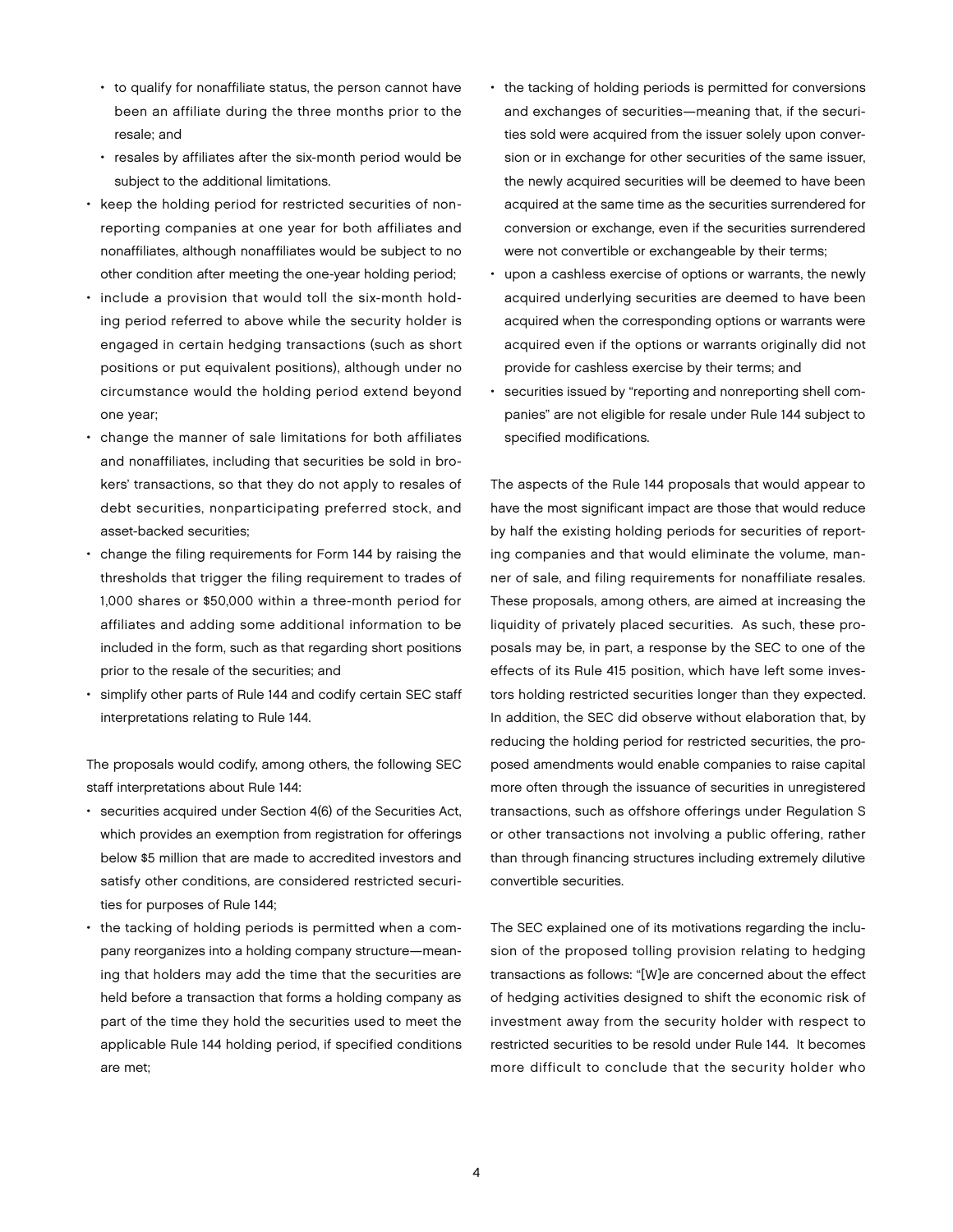engages in hedging transactions, and thereby transfers the economic risk of the investment to a third party, soon after acquiring the security, has held the security for investment purposes and not with a view to distribution. . . . The proposed six-month holding period requirement could make the entry into such hedging arrangements significantly easier and less costly because they would cover a much shorter period."

In addition, the SEC is soliciting comment on whether to permit a delay in the deadline for filing a Form 144 to coincide with the deadline for filing a Form 4 under Section 16 of the Exchange Act. The SEC is also soliciting comment on whether to permit affiliates of issuers that are subject to the filing requirements of Section 16 of the Exchange Act to satisfy their Form 144 filing requirements by timely filing a Form 4.

Rule 145. Rule 145 of the Securities Act provides that exchanges of securities in connection with reclassifications of securities, mergers, consolidations, or transfers of assets that are subject to shareholder vote constitute sales of those securities. The thrust of the rule is that an offer to sell securities is generally made to security holders under an agreement, such as a merger agreement, pursuant to which the holders are required to elect, on the basis of what is in substance a new investment decision, whether to accept a new or different security in exchange for their existing security. As a result, such exchanges must be registered under the Securities Act. Rule 145 deems persons who were parties to such transactions, other than the issuer or affiliates of such parties, to be underwriters under the SEC's presumptive underwriter doctrine and sets forth the restrictions on the resale of securities received in such transactions by persons deemed to be underwriters.

*The Proposals*. The proposals would:

- eliminate the presumptive underwriter doctrine except with regard to transactions involving blank-check or shell companies; and
- revise resale provisions of the rule for persons and parties deemed presumed underwriters to permit them to resell their securities to the same extent that affiliates of a shell company would be permitted to resell their securities, under Rule 144, as proposed.

#### Registration Exemptions for Compensatory Stock Options.

The grant of employee stock options by a company may be subject to registration if the company has 500 or more holders of record of options and has assets in excess of \$10 million. As a result of such grants, public companies may be required to register the grant, and private companies that would not otherwise be subject to the registration and ongoing disclosure requirements of the Exchange Act may become subject to these requirements.

*The Proposals.* The proposals would:

- provide an exemption for private nonreporting issuers from registration for compensatory employee stock options issued under employee stock option plans; and
- provide an exemption from registration for compensatory employee stock options issued by issuers that have registered under Section 12 of the Exchange Act the class of securities underlying the compensatory stock options.

The effect of these proposals would be to liberalize the use of compensatory stock options by private companies without the concern of having to satisfy registration and ongoing disclosure obligations.

# Smaller Company Registration and Disclosure

Registration*.* Companies that are eligible to use registration statements on Form S-3 have several advantages over those that are limited to Form S-1. Some background on these forms:

• *Form S-3*. To be eligible to use Form S-3, the company must have a class of securities registered under the Exchange Act, have made all timely filings required of it under the Exchange Act for the 12 months preceding the filing of the registration statement, and, depending on the nature of the proposed offering, have a public float<sup>8</sup> of greater than \$75 million. The main advantages of using this form is that it is a shorter form that permits incorporation by reference from existing and future SEC filings and, as a result, does not require updating for future SEC filings made after the registration statement is declared effective. In addition, it permits eligible companies to access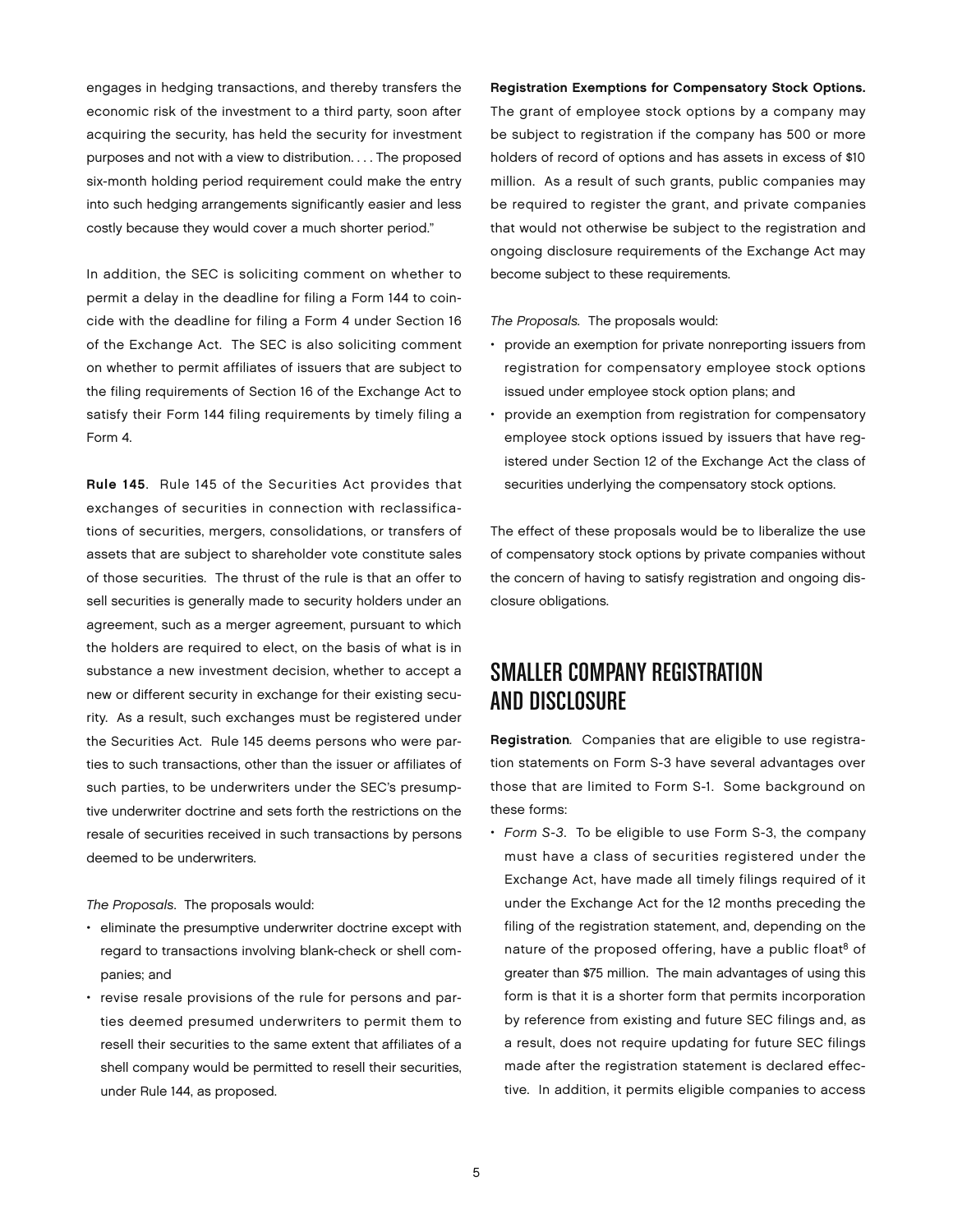the capital markets more quickly because of the nature of the "shelf" takedown process under Rule 415. Rule 415 provides considerable flexibility in accessing the public securities markets from time to time in response to changes in the market and other factors. Companies that are eligible to register these primary shelf offerings under Rule 415 are permitted to register securities offerings prior to planning any specific offering and, once the registration statement is effective, offer securities in one or more tranches without waiting for further SEC action.

• *Form S-1*. Companies that are not eligible to use a Form S-3 usually are required to use a Form S-1. Registration of an offering on Form S-1 permits the issuer to incorporate by reference previously filed Exchange Act reports, but it does not permit registrants to automatically update information in the prospectus by forward incorporation of these reports filed after the registration statement is declared effective. Further, Form S-1 issuers are not permitted to register primary shelf offerings under Rule 415. Thus, it is difficult for Form S-1 issuers to take advantage quickly of favorable market opportunities.

*The Proposals*. As a general matter, the proposals would amend the eligibility requirements of Form S-3 to allow issuers to conduct primary offerings on this form, whether or not they satisfy the \$75 million minimum float threshold, so long as they satisfy the other eligibility conditions of the respective forms and do not sell more than the equivalent of 20 percent of their public float in primary offerings over any period of 12 calendar months. Specifically, the SEC is proposing to allow companies with less than \$75 million in public float to register primary offerings of their securities on Form S-3, provided they:

- meet the other registrant eligibility conditions for the use of Form S-3, meaning mainly that they have a class of securities registered under the Exchange Act and have been timely in their Exchange Act filings;
- are not shell companies and have not been shell companies for at least 12 calendar months before filing the registration statement; and
- do not sell more than the equivalent of 20 percent of their public float in primary offerings over any period of 12 months.

It is important to note a few observations about the 20 percent limitation:

- The SEC release contains a detailed set of guidelines upon which to make the calculation.
- The calculation may include both equity and debt securities. As a result, the SEC would allow companies relying on the new Form S-3 eligibility requirements to be able to offer noninvestment grade debt on Form S-3.
- The proposed 20 percent limitation is not intended to affect a holder's ability to convert or exercise derivative securities purchased from the company. For example, the 20 percent limit would apply to the amount of common stock warrants that a company could sell under Form S-3, and the number of common shares into which the warrants are exercisable would be relevant for determining the company's compliance with the 20 percent rule at the time the warrants were sold. But, the 20 percent limit would not impede the purchaser's later exercise of the warrants.
- Because the restriction on the amount of securities that can be sold over a period of 12 calendar months is calculated by reference to a company's public float immediately prior to a contemplated sale, as opposed to the time of the initial filing of the registration statement, the amount of securities that an issuer is permitted to sell can continue to grow over time as the issuer's public float increases. Conversely, the amount of securities that an issuer is permitted to sell at any given time may also decrease if the issuer's public float contracts.
- If, following the effective date of a registration statement, the company's public float exceeds \$75 million, the 20 percent restriction would no longer be applicable to the company for as long as the company's public float exceeds \$75 million.

The proposals are intended to allow smaller public companies that have been timely in filing their reports for at least one year to benefit from the greater flexibility and efficiency in accessing the public securities markets afforded by Form S-3. This proposal would affect a large number of already public companies—of the 9,428 registered companies, as of June 2005, 4,171, or 44.2 percent, had a market capitalization equal to or less than  $$75$  million.<sup>9</sup> In addition, the SEC has also proposed that conforming changes be made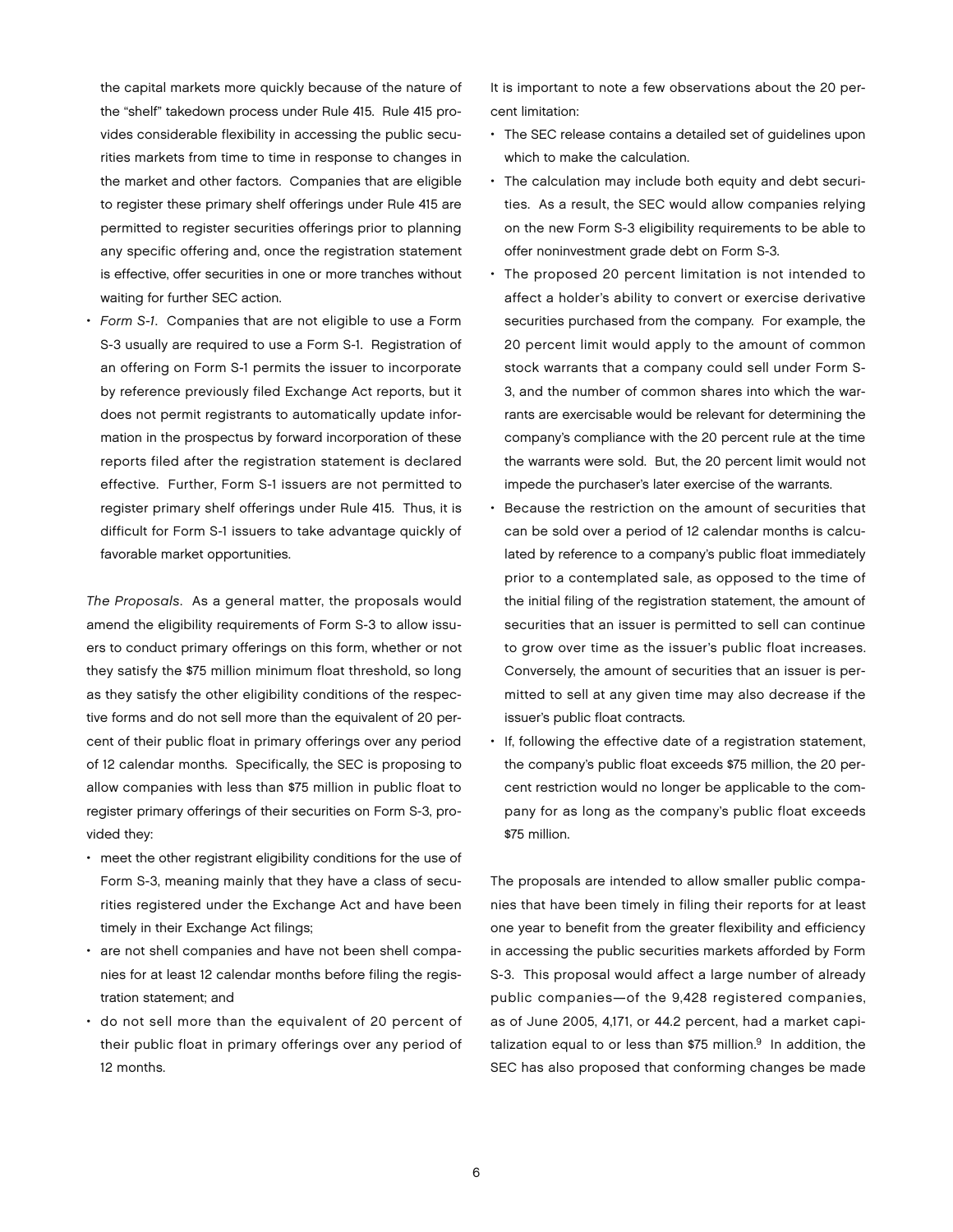to Form F-3 for primary offerings by foreign private issuers. These proposals would expand the number of issuers that could have a registration statement declared effective relating to the resale of privately placed securities under Rule 415, among other things.

*Additional Amendment*. In addition, on April 18, 2007, the SEC amended Rule 146 under the Securities Act, which designated securities listed on the NASDAQ Capital Market tier of The NASDAQ Stock Market LLC (formerly the SmallCap Market) as "covered securities" for purposes of Section 18 of the Securities Act.<sup>10</sup> As a result, the securities listed on the NASDAQ Capital Market, as well as securities on par with, or senior to, such securities, are exempt from all state or "blue sky" regulation. Prior to this amendment, companies listed on the NASDAQ Capital Market that filed a registration statement with the SEC were required to make a similar filing with, or a request for an exemption from or qualification under the comparable registration requirement of, state securities laws. State securities law registration has proved a burdensome and expensive proposition for some issuers, with no certainty of passing the review of some state securities commissions. Not passing this review for some companies may have called into question their compliance with registration rights agreements that required such registration. As a result of this amendment, there is no longer a need for such efforts for NASDAQ Capital Markets listed companies.

Disclosure. Currently, Regulations S-B provides disclosure and reporting requirements for small business issuers. These requirements are less extensive and burdensome than those that apply to other issuers under Regulation S-K. The S-B disclosure regime is currently available only to issuers with a public float of less than \$25 million.

*The Proposals*. The proposals would:

- expand eligibility for the scaled disclosure and reporting requirements for smaller companies by making the requirements available to all companies with up to \$75 million in public float;
- simplify disclosure and reporting requirements for smaller companies eligible to use them—small business issuers and nonaccelerated filers—by combining for most purposes these categories into one category called "smaller reporting companies";
- simplify the disclosure and reporting requirements for smaller reporting companies by integrating current Regulation S-B disclosure requirements for smaller companies into the disclosure requirements of Regulation S-K for all other companies; and
- eliminate the "SB" forms for smaller companies.

These proposals would allow more companies to take advantage of the SEC's scaled, or reduced, disclosure requirements and would simplify the regulatory requirements for smaller reporting companies. This proposal would affect a large number of already public companies—of the 9,428 registered companies, 1,530, or 16.2 percent, had a market capitalization of between \$25 and \$75 million.11

## Lawyer Contacts

For further information, please contact your principal Firm representative or one of the lawyers listed below. General e-mail messages may be sent using our "Contact Us" form, which can be found at [www.jonesday.com.](http://www.jonesday.com)

Thomas C. Daniels 1.216.586.7017 [tcdaniels@jonesday.com](mailto:tcdaniels@jonesday.com)

Alexander A. Gendzier 1.212.326.7821 [agendzier@jonesday.com](mailto:agendzier@jonesday.com)

Christopher M. Kelly 1.216.586.1238/ 1.212.326.3438 [ckelly@jonesday.com](mailto:ckelly@jonesday.com)

Richard M. Kosnik 1.212.326.3437 [rkosnik@jonesday.com](mailto:rkosnik@jonesday.com)

Timothy J. Melton 1.312.269.4154 [tjmelton@jonesday.com](mailto:tjmelton@jonesday.com)